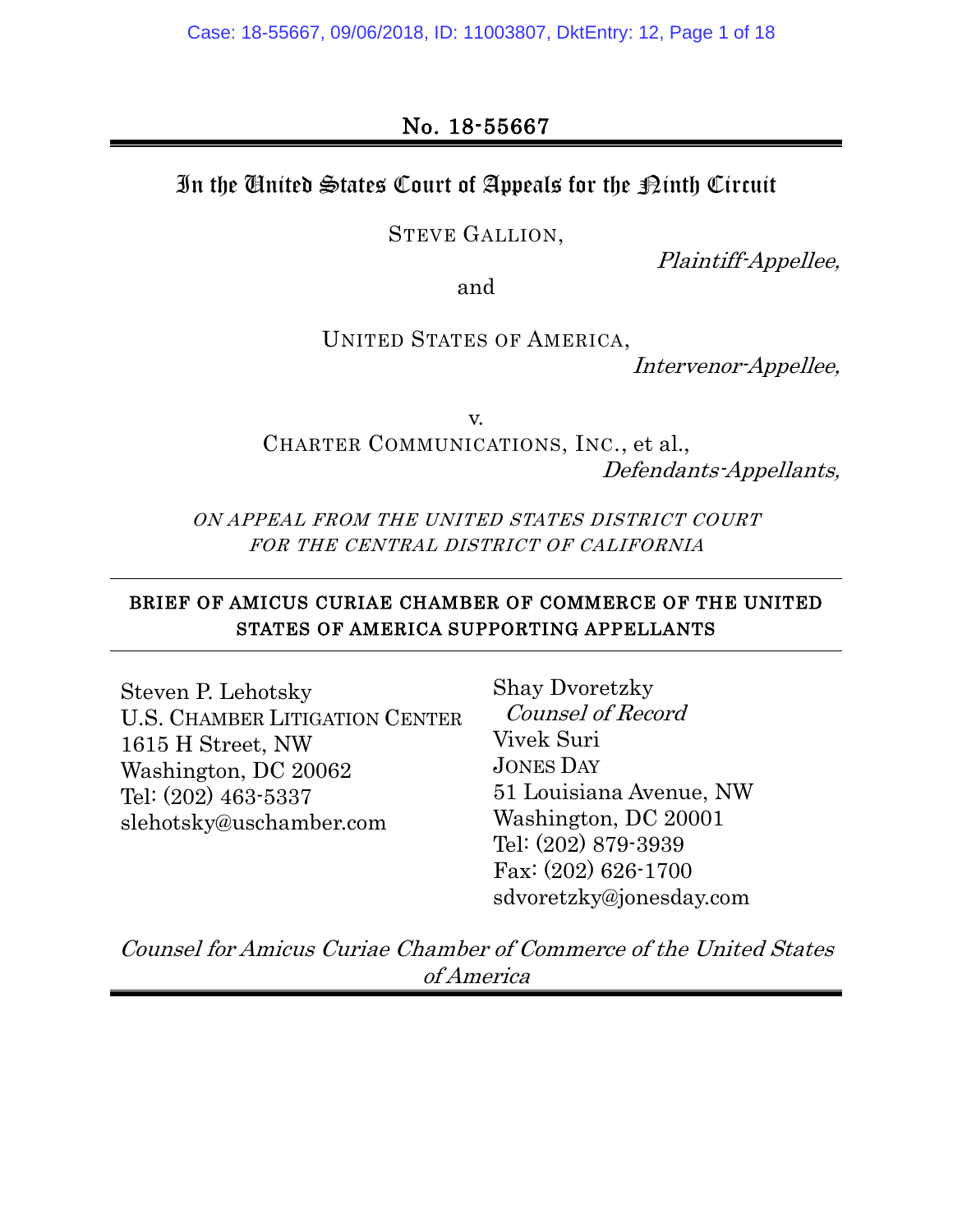### CORPORATE DISCLOSURE STATEMENT

The Chamber of Commerce of the United States of America is a nonprofit, tax-exempt organization incorporated in the District of Columbia. It has no parent corporation, and no publicly held corporation owns a 10 percent or greater interest in it.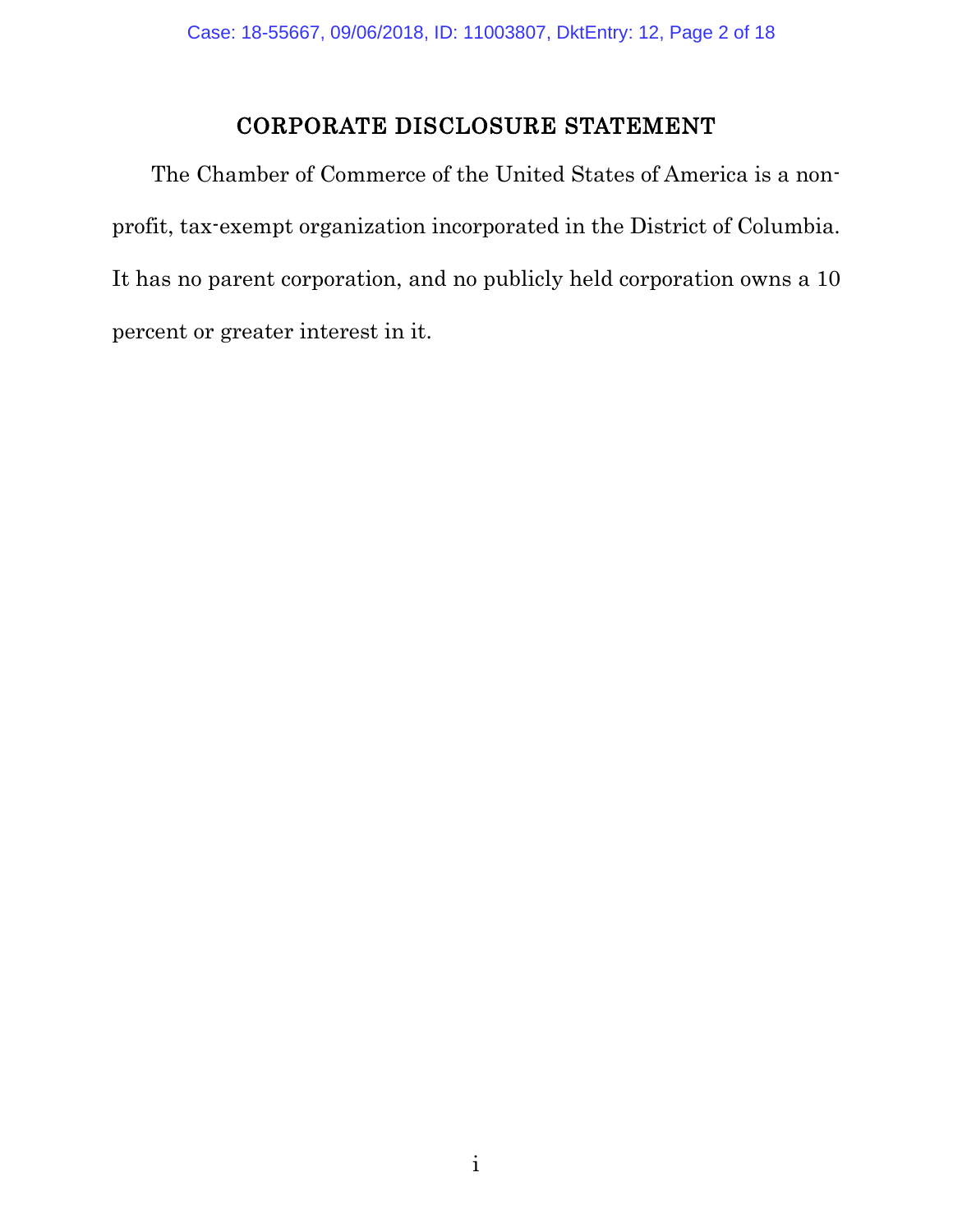## TABLE OF CONTENTS

## Page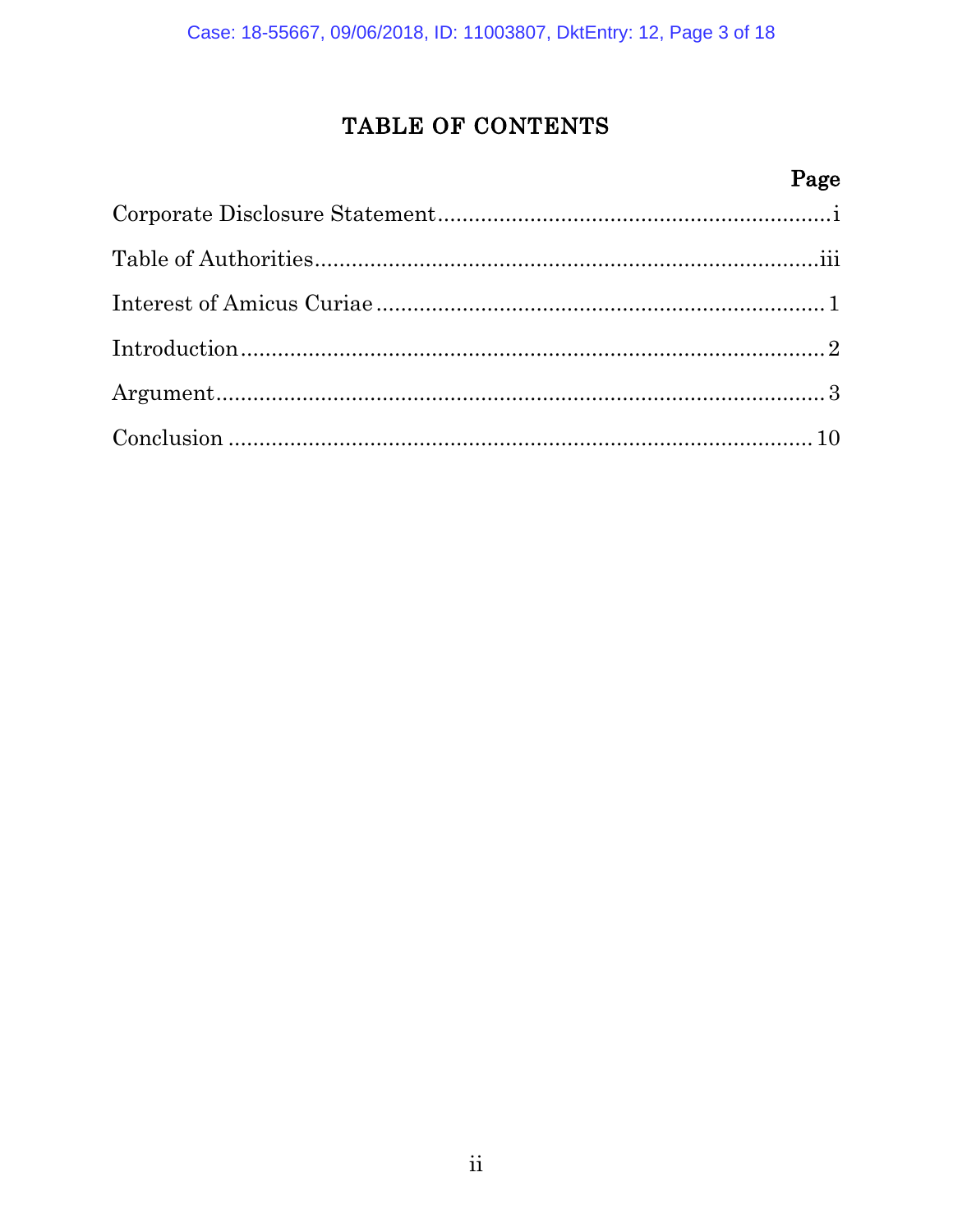# TABLE OF AUTHORITIES

# Page(s)

| <b>CASES</b>                                        |
|-----------------------------------------------------|
| ACA Int'ly. FCC,                                    |
| Arkansas Writers' Project, Inc. v. Ragland,         |
| Carey v. Brown,                                     |
| Cargo Airline Ass'n Petition,                       |
| <i>FCC</i> v. Fox Television Stations, Inc.,        |
| Free Enter. Fund v. PCAOB,                          |
| <i>Frisbyv. Schultz,</i>                            |
| Lucia v. SEC,                                       |
| <i>Mataly. Tam,</i>                                 |
| <i>Police Dep't of Chicago v. Mosley,</i>           |
| Reed v. Town of Gilbert,                            |
| <i>Rules and Regulations Implementing the TCPA,</i> |
| <i>Rules and Regulations Implementing the TCPA,</i> |
| Satterfield v. Simon & Schuster, Inc.,              |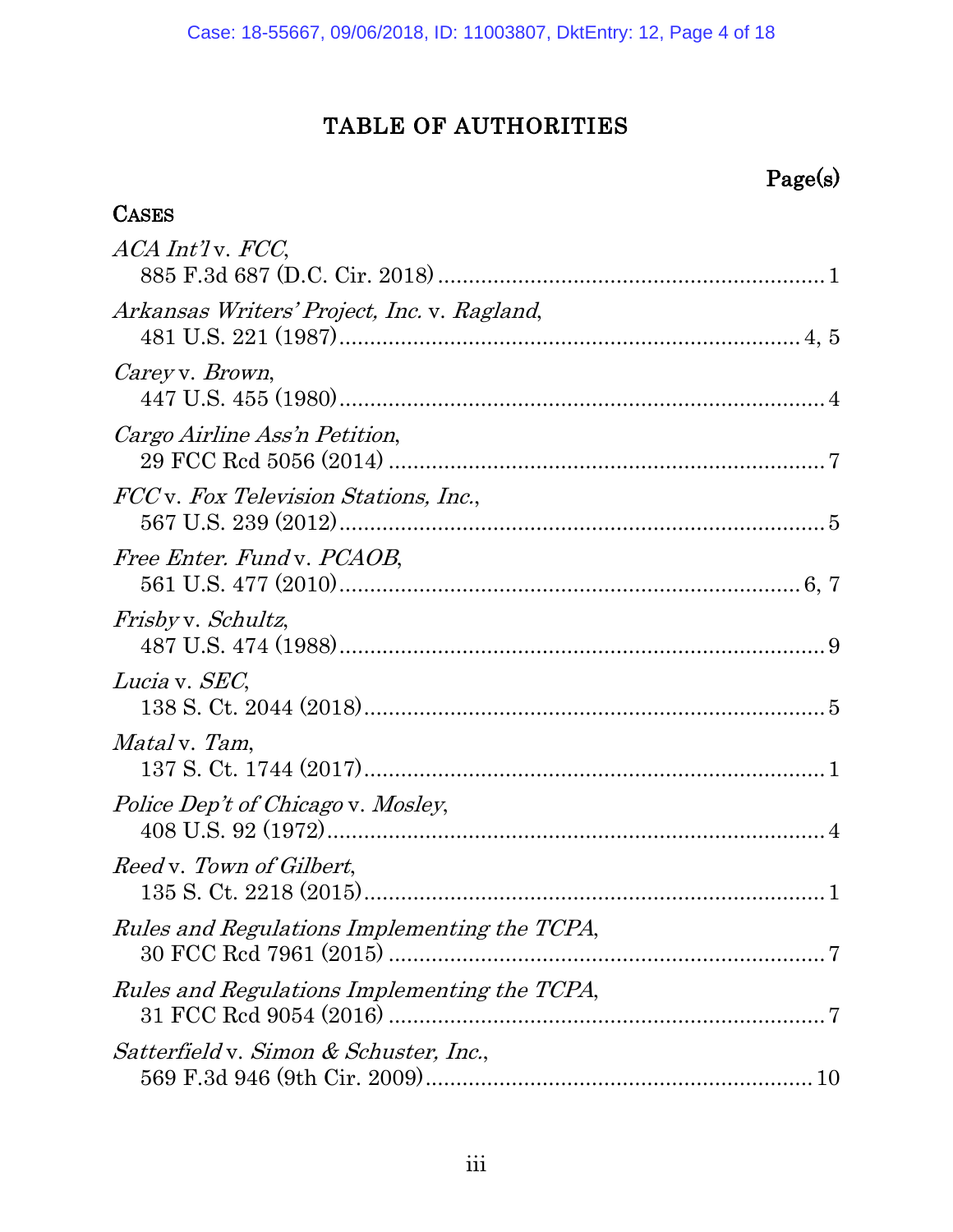## TABLE OF AUTHORITIES

(continued)

# Page(s)

| The Florida Star v. BJF,             |  |
|--------------------------------------|--|
|                                      |  |
| <i>Williams-Yuleev. Florida Bar,</i> |  |
| <b>STATUTES</b>                      |  |
|                                      |  |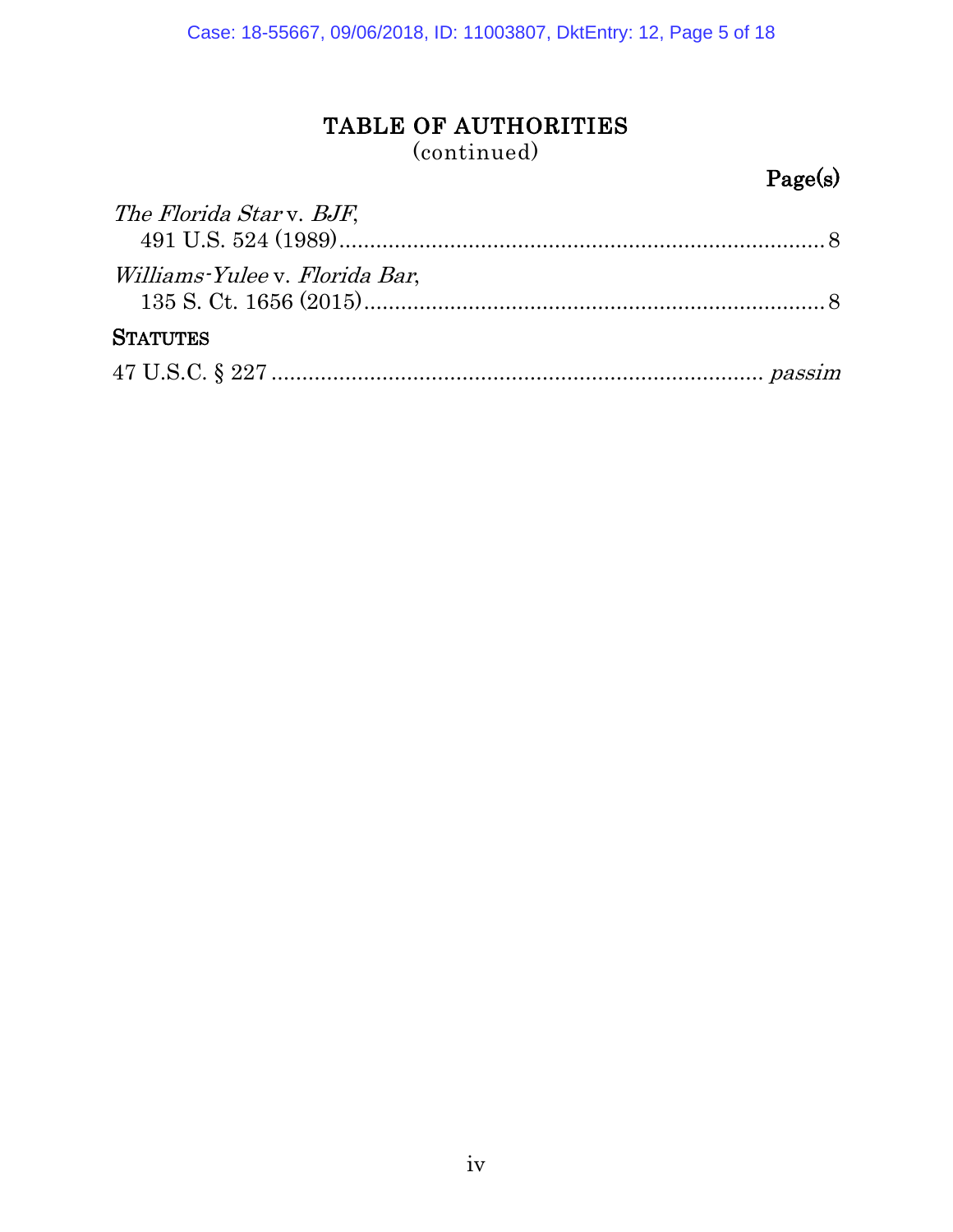### INTEREST OF AMICUS CURIAE

The Chamber of Commerce of the United States of America ("the Chamber") is the world's largest business federation. It represents 300,000 direct members and indirectly represents the interests of more than 3 million companies and professional organizations of every size, in every industry sector, and from every region of the country. An important function of the Chamber is to represent the interests of its members in matters before Congress, the Executive Branch, and the courts. To that end, the Chamber regularly participates in litigation raising issues of concern to the nation's business community, including in cases concerning the scope of liability under the Telephone Consumer Protection Act (TCPA) (see, e.g., ACA International v. FCC, 885 F.3d 687 (D.C. Cir. 2018) (Chamber of Commerce as petitioner)), and the First Amendment rights of businesses (see, e.g., Matal v. Tam, 137 S. Ct. 1744 (2017); Reed v. Town of Gilbert, 135 S. Ct. 2218 (2015)).[\\*](#page-5-3)

<span id="page-5-2"></span><span id="page-5-1"></span><span id="page-5-0"></span> $\overline{a}$ 

<span id="page-5-3"></span><sup>\*</sup> Counsel for all parties have informed amicus curiae that the parties consent to the filing of this brief. Amicus curiae states that no counsel for any party authored this brief in whole or in part and no entity or person, aside from *amicus curiae*, its members, and its counsel, made any monetary contribution intended to fund the preparation or submission of this brief.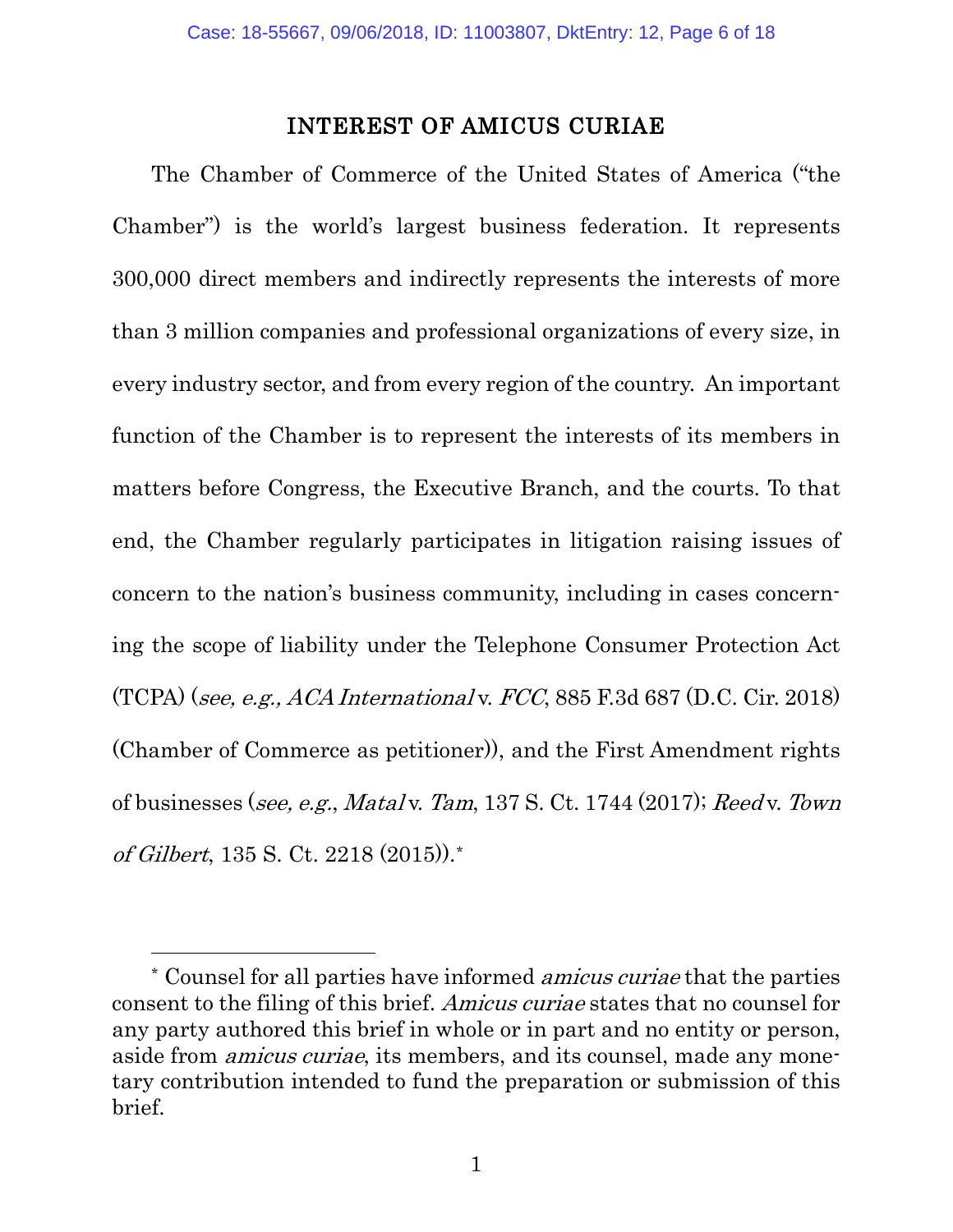#### INTRODUCTION

The most fundamental command of the First Amendment is that the government must treat speech evenhandedly regardless of its content. The Telephone Consumer Protection Act (TCPA) prohibits the use of an automatic telephone dialing system (ATDS) to call cell phones, and exposes violators to stiff penalties. Yet the Act grants exemptions for certain calls; whether a caller may use an ATDS turns on what it intends to say.

Appellants contend that this statute violates the First Amendment because it cannot satisfy strict scrutiny. The Chamber does not seek to discuss the constitutional arguments addressed by Appellants, but instead addresses the question of remedy.

The Chamber respectfully submits that, if the Court agrees with Appellants, it should declare only that the TCPA's restriction on using ATDS equipment to call cell phones is unconstitutional. It should not invalidate the exemptions granted to certain calls in order to protect speech. Only the invalidation of the restriction would comport with the Supreme Court's precedents, account for the judiciary's lack of authority to bluepencil statutes, and resolve the constitutional defects in the statute.

2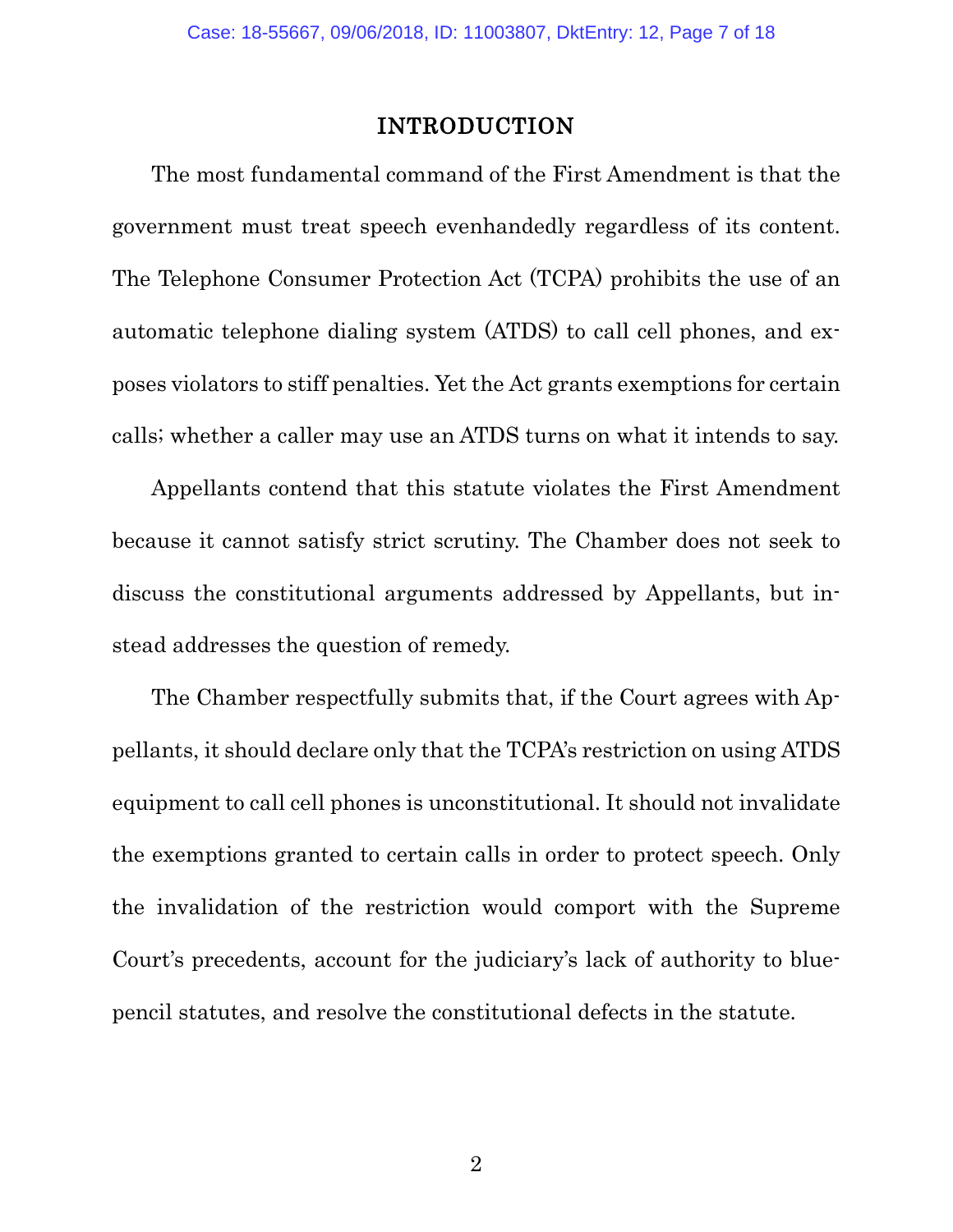#### ARGUMENT

The TCPA defines an ATDS as "equipment which has the capacity— (A) to store or produce telephone numbers to be called, using a random or sequential number generator; and (B) to dial such numbers." 47 U.S.C.  $\S 227(a)(1)$ . It prohibits the use of an ATDS to call "any emergency telephone line," "any guest room or patient room," and any "cellular telephone service" or other wireless line—unless the caller first secures the express consent of the called party.  $\S 227(b)(1)(A)$ . Only the prohibition on using an ATDS to call cell phones—§  $227(b)(1)(A)(iii)$ —is at issue here.

<span id="page-7-0"></span>Appellants argue that  $\S 227(b)(1)(A)(iii)$  violates the Constitution because it contains content-based exemptions yet fails strict scrutiny. See Dkt. 7-1 at 14–49. This brief explains that, if the Court agrees, then the appropriate remedy for the constitutional defect in 47 U.S.C.  $\S 227(b)(1)(A)(iii)$  is to level up—to declare this provision of the statute invalid, so that all speakers, not just certain ones, are freed from the abridgement of speech. The appropriate remedy is not to level down—to strike down the content-based exemptions, so that no speaker may use ATDS equipment to call cell phones.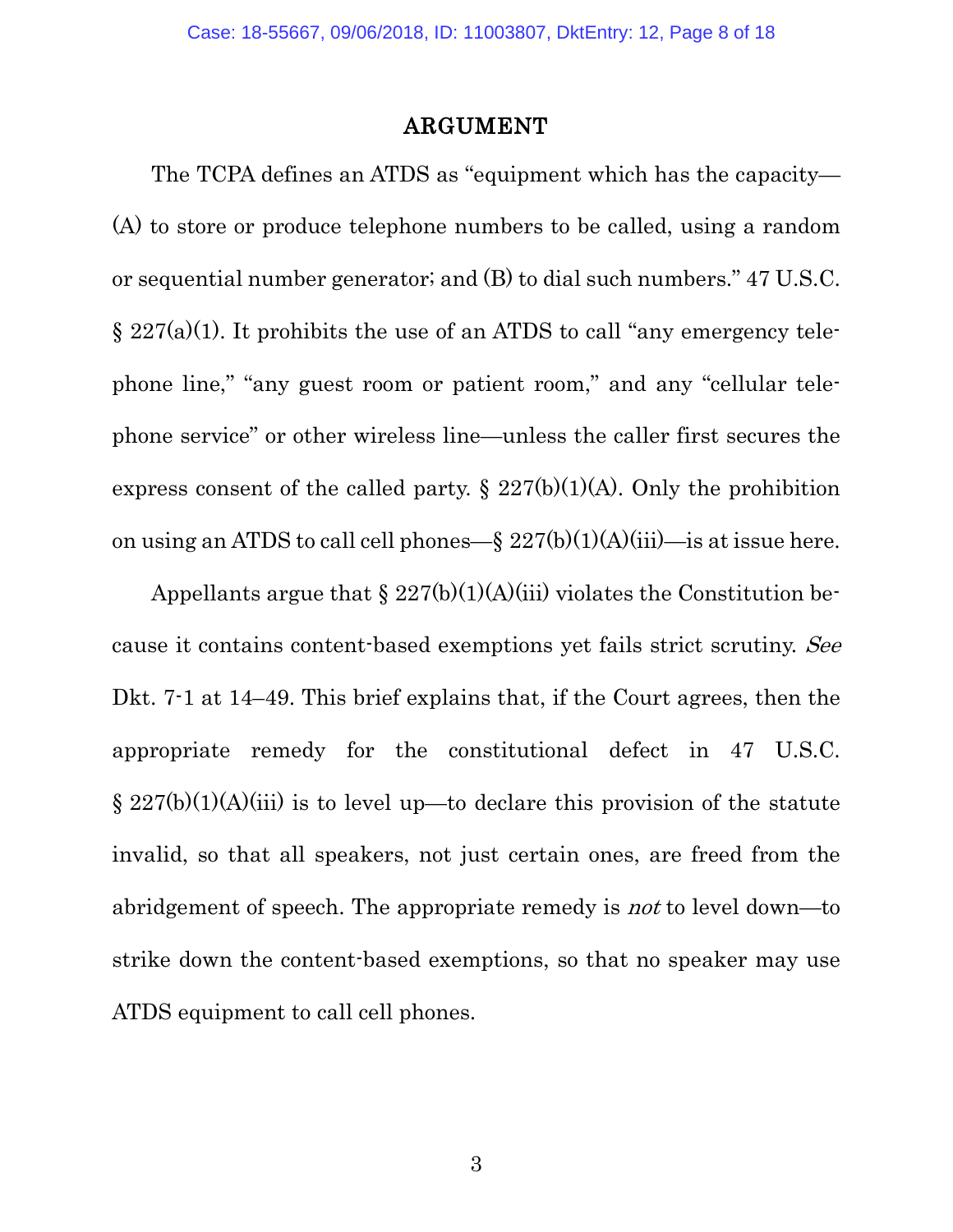<span id="page-8-2"></span><span id="page-8-1"></span>First, the Supreme Court has ruled that the appropriate remedy for a speech restriction with an impermissible content-based exemption is to set aside the restriction, not to set aside the exemption. For example, in Police Department of Chicago v. Mosley, 408 U.S. 92 (1972), and Carey v. Brown, 447 U.S. 455 (1980), the Supreme Court confronted ordinances that prohibited school picketing (Mosley) and residential picketing (Carey)—each containing a content-based exemption for picketing on labor issues. In each case, the Court ruled that the ordinance violated the Constitution. Each time, the Court remedied the violation by invalidating the entire picketing ordinance, not by invalidating just the content-based exemption for labor picketing. See Mosley, 408 U.S. at 102 (invalidating ordinance prohibiting picketing outside schools, not just exemption for labor picketing); Carey, 447 U.S. at 471 (same with respect to picketing outside residences).

<span id="page-8-0"></span>Similarly, in Arkansas Writers' Project, Inc. v. Ragland, 481 U.S. 221 (1987), a state applied its general sales tax to magazines, but granted exemptions to religious, trade, professional, and sports magazines. The Supreme Court ruled that this taxing scheme violated the Constitution.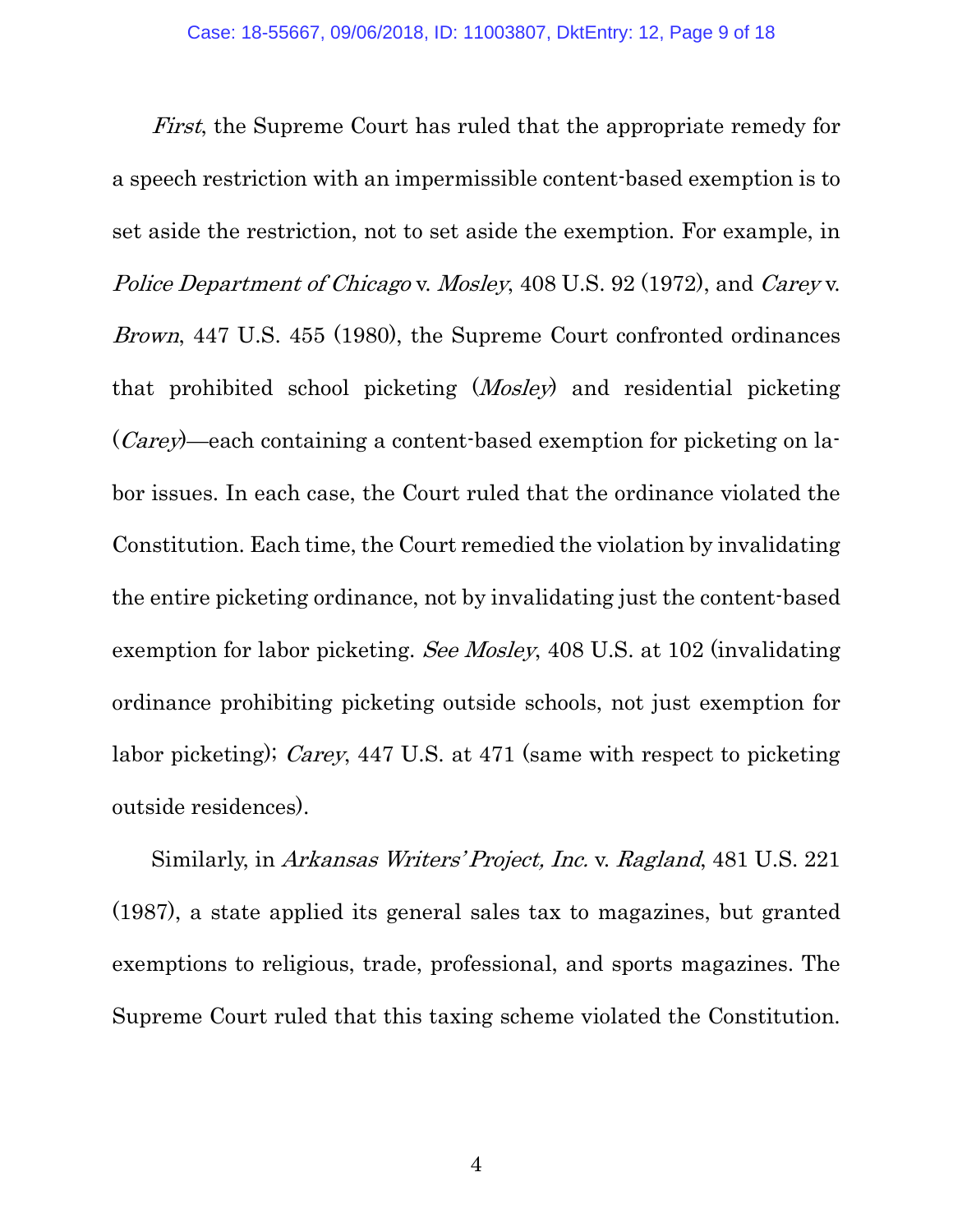The Court resolved the constitutional problem by invalidating the application of a state's general sales tax to magazines, not just the contentbased tax exemptions for religious, trade, professional, and sports magazines. Id. at 234.

<span id="page-9-2"></span><span id="page-9-0"></span>These decisions reflect the well-established principle that courts must employ remedies that "create incentives to raise [constitutional] challenges." Lucia v. SEC, 138 S. Ct. 2044, 2055 n.5 (2018) (punctuation omitted). In a free-speech case, only leveling up—eliminating the restriction on speech—creates such an incentive. A speaker would have little incentive to challenge a discriminatory restriction on speech, if the only remedy it could obtain is the expansion of that restriction to cover more speech.

These decisions also reflect the reality that the invalidation of an exemption can itself raise new constitutional problems. When a court invalidates an exemption, it retroactively imposes liability on speakers who reasonably relied on that exemption while it was on the books. Such retroactive liability clashes with the principle that the government must give speakers "fair notice" before restricting their speech. FCC v. Fox Television Stations, Inc., 567 U.S. 239, 253 (2012). Leveling up is thus the

<span id="page-9-1"></span>5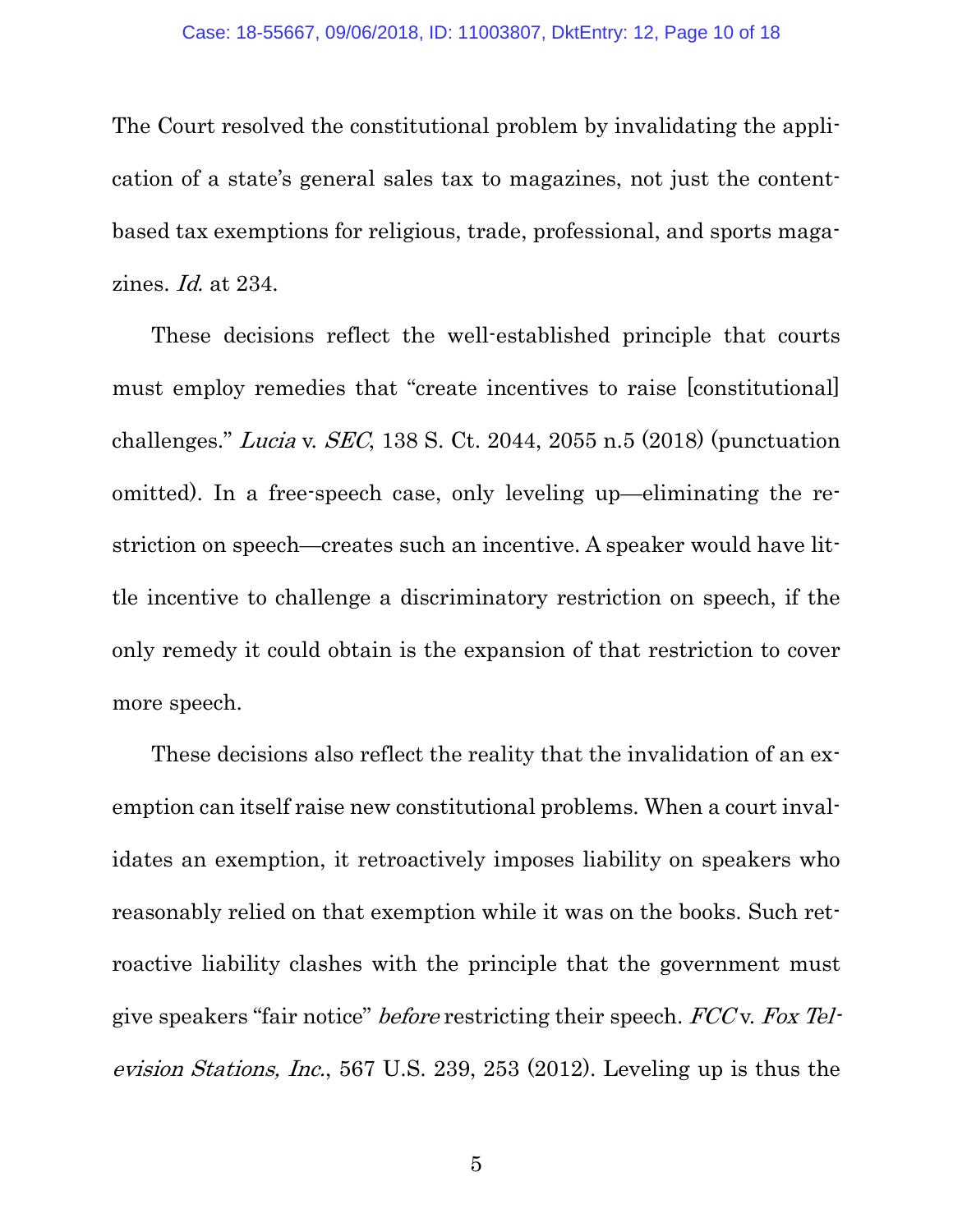only remedy that solves the constitutional problems created by the defective statute without creating new problems to take their place.

These precedents require invalidation of the ATDS restriction, rather than invalidation of its content-based exemptions. That is the only course that preserves an incentive to raise challenges to content-discriminatory laws such as the TCPA. A litigant such as Charter Communications would have little reason to bring such a challenge, if all it could get is the application of the TCPA to even more callers.

<span id="page-10-0"></span>*Second*, invalidating the restriction is particularly appropriate here because of the sheer number of exemptions at issue. Courts, unlike Congress, lack the "editorial freedom" to "blue-pencil" a statutory or regulatory scheme. Free Enterprise Fund v. PCAOB, 561 U.S. 477, 509–10 (2010). The simple remedy of invalidating  $\S 227(b)(1)(A)(iii)$  is consistent with this limit on judicial authority. The more complex remedy of invalidating the exemptions is not.

The exemptions to  $\S 227(b)(1)(A)(iii)$  are scattered across the United States Code and Code of Federal Regulations. The statute exempts any call "made solely to collect a debt owed to or guaranteed by the United States."  $\S 227(b)(1)(A)(iii)$ . In addition, the statute empowers the Federal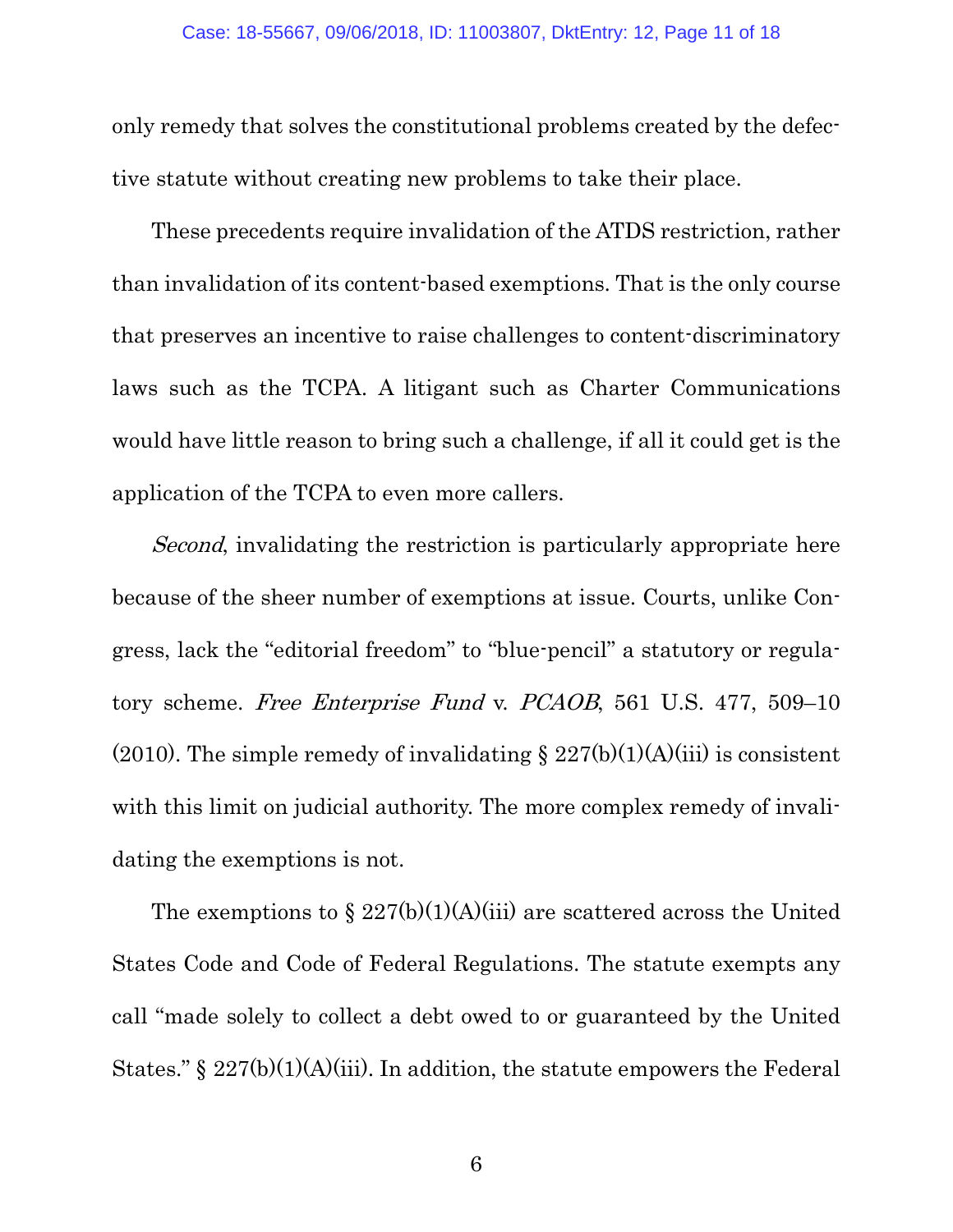<span id="page-11-3"></span><span id="page-11-1"></span><span id="page-11-0"></span>Communications Commission to "exempt [calls] from the requirements of  $[\S 227(b)(1)(A)(iii)]$ ," and, more broadly, to issue regulations implementing the Act.  $\S 227(b)(2)$ . The Commission has exercised this authority on many occasions. For example, it has exempted "package delivery notifications." Cargo Airline Association Petition, 29 FCC Rcd 5056, 5056 (2014). It has also exempted certain calls regarding "financial and healthcare issues"—for example, "calls regarding money transfers" and "exam reminders." Rules and Regulations Implementing the TCPA, 30 FCC Rcd 7961, 8023, 8026, 8030 (2015). It has allowed schools to make automated calls "closely related to the school's mission, such as notification of an upcoming teacher conference or general school activity." Rules and Regulations Implementing the TCPA, 31 FCC Rcd 9054, 9061 (2016). And it has allowed "utility companies" to make automated calls on "matters closely related to the utility service, such as a service outage." Id.

Any effort to invalidate these exemptions would require the Court to "blue-pencil" a complex statutory and regulatory scheme. Free Enterprise Fund v. PCAOB, 561 U.S. at 510. Indeed, such an effort would set off a kind of remedial chain-reaction. If the Court were to invalidate a

<span id="page-11-4"></span><span id="page-11-2"></span>7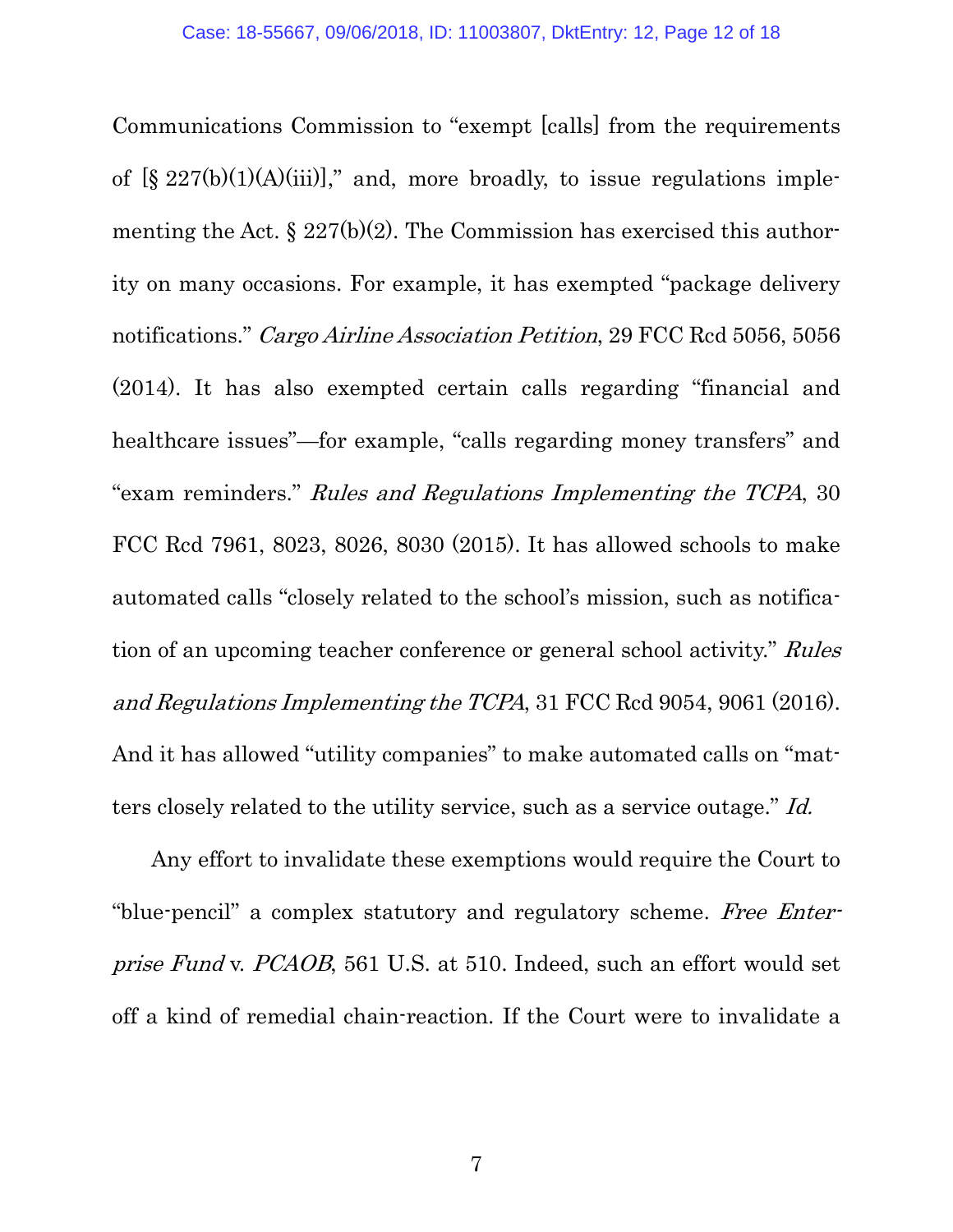regulatory exemption, it would also have to consider whether that exemption, in turn, is severable from other provisions of the relevant regulation. This complex task of rewriting the statute and a host of federal regulations is incompatible with the judiciary's limited role in our legal system. The only proper remedy is to hold that the statutory restriction itself invalid.

Finally, invalidating the restriction is appropriate here because constitutional defects are inherent in the restriction itself—not solely in the exemptions.

<span id="page-12-1"></span><span id="page-12-0"></span>Appellants argue that the TCPA's restriction in  $\S 227(b)(1)(A)(iii)$ does not advance a compelling interest. Dkt. 7-1 at 26–31. A compelling interest is "a state interest of the highest order." Williams-Yulee v. Florida Bar, 135 S. Ct. 1656, 1666 (2015). But "a law cannot be regarded as protecting an interest of the highest order, and thus as justifying a restriction upon … speech, when it leaves appreciable damage to that supposedly vital interest unprohibited." The Florida Star v. BJF, 491 U.S. 524, 541–42 (1989) (Scalia, J., concurring in the judgment) (citation omitted); see Williams-Yulee, 135 S. Ct. at 1668 ("Underinclusiveness can … reveal that a law does not actually advance a compelling interest"). The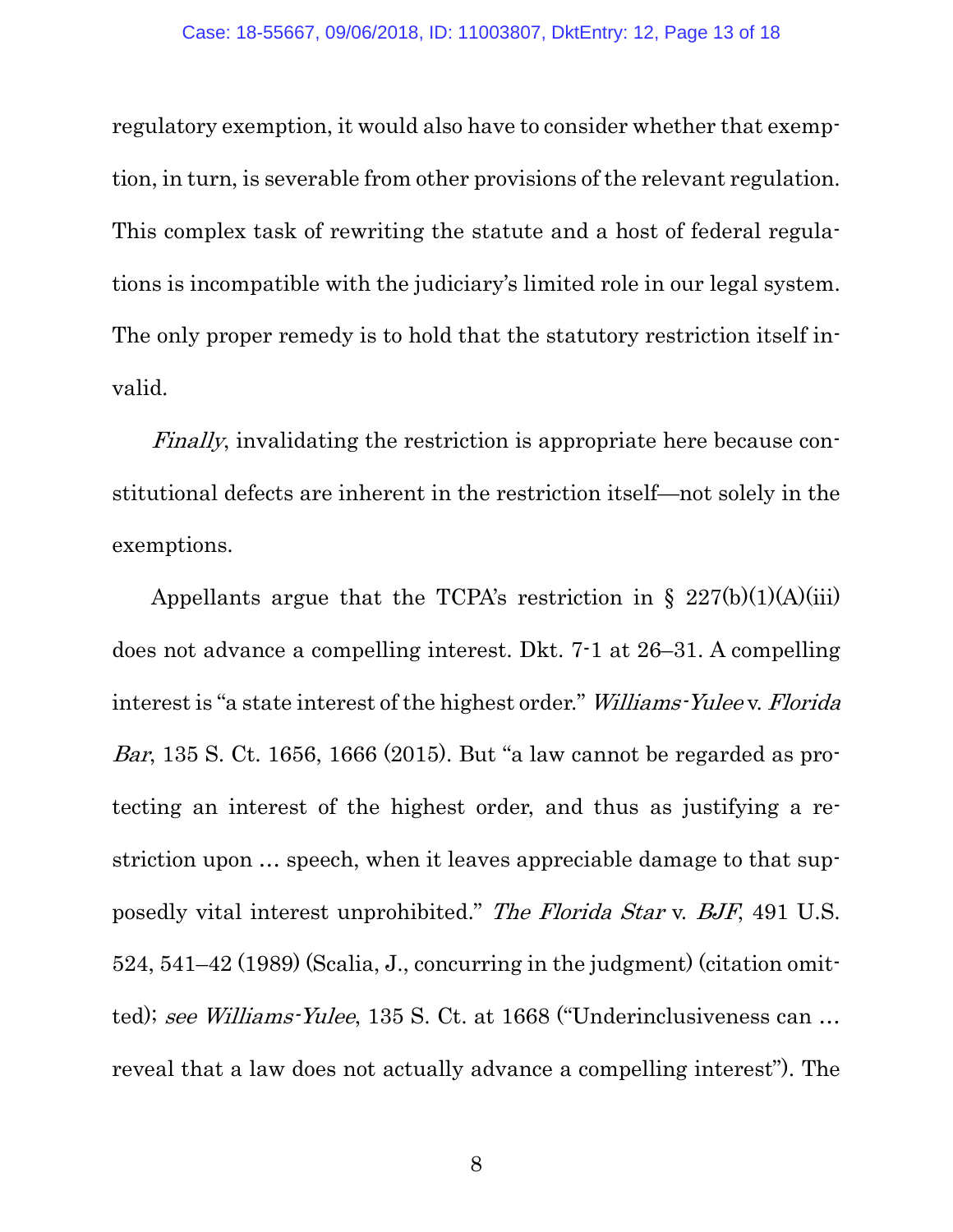various exemptions from the restriction themselves suggest that the Federal Government does not consider the goals advanced by the restriction to be of paramount importance. In granting these exemptions, the Federal Government has determined that protecting people from autodialed calls is not a transcendent objective. Rather, the Federal Government has concluded—rightly—that other interests, such as facilitating health care, are even more important. Once the Federal Government has made that judgment, it strains credulity to say that  $\S 227(b)(1)(A)(iii)$  serves an interest of the highest order after all.

<span id="page-13-0"></span>Further, appellants argue that the restriction in  $\S 227(b)(1)(A)(iii)$  is not narrowly tailored to any compelling interest because it targets far more than the exact source of the evil sought to be remedied. A law is narrowly tailored if it targets "no more than the exact source of the 'evil' it seeks to remedy." Frisby v. Schultz, 487 U.S. 474, 485 (1988). The "exact source" of the problem that the TCPA seeks to remedy is calls that are autodialed. But  $\S 227(b)(1)(A)(iii)$ , as interpreted by this Court, does not simply prohibit calls that are autodialed. Because the statute prohibits calls made with equipment that "has the capacity" to autodial (47 U.S.C.  $\S 227(a)(1)$  (emphasis added)), this Court has suggested that "a system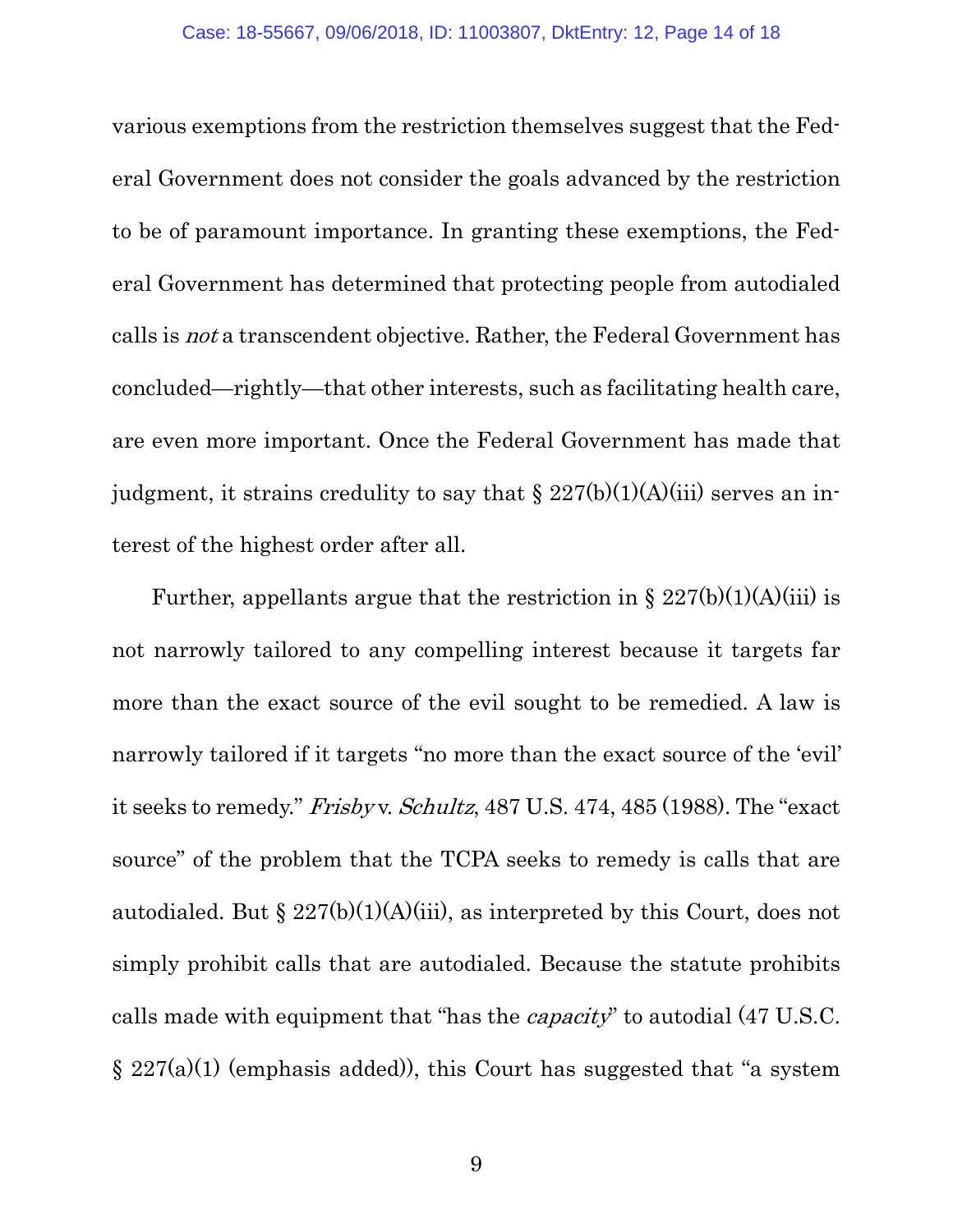<span id="page-14-0"></span>need not actually store, produce or call randomly or sequentially generated telephone numbers" in order to trigger the TCPA's restrictions; "it need only have the capacity to do it" (Satterfield v. Simon & Schuster, Inc., 569 F.3d 946, 951 (9th Cir. 2009)). Under the interpretation suggested in Satterfield, the TCPA may reach far beyond autodialed calls, to restrict all calls made from devices that have the ability to autodial, even if the ability is never used and even if the particular call at issue is placed manually. It is not narrowly tailored to any compelling interest.

Only the invalidation of the restriction would cure these constitutional problems. The invalidation of the exemptions would not.

#### **CONCLUSION**

For these reasons, this Court should declare that the TCPA's restriction on using ATDS equipment to call cell phones violates the First Amendment.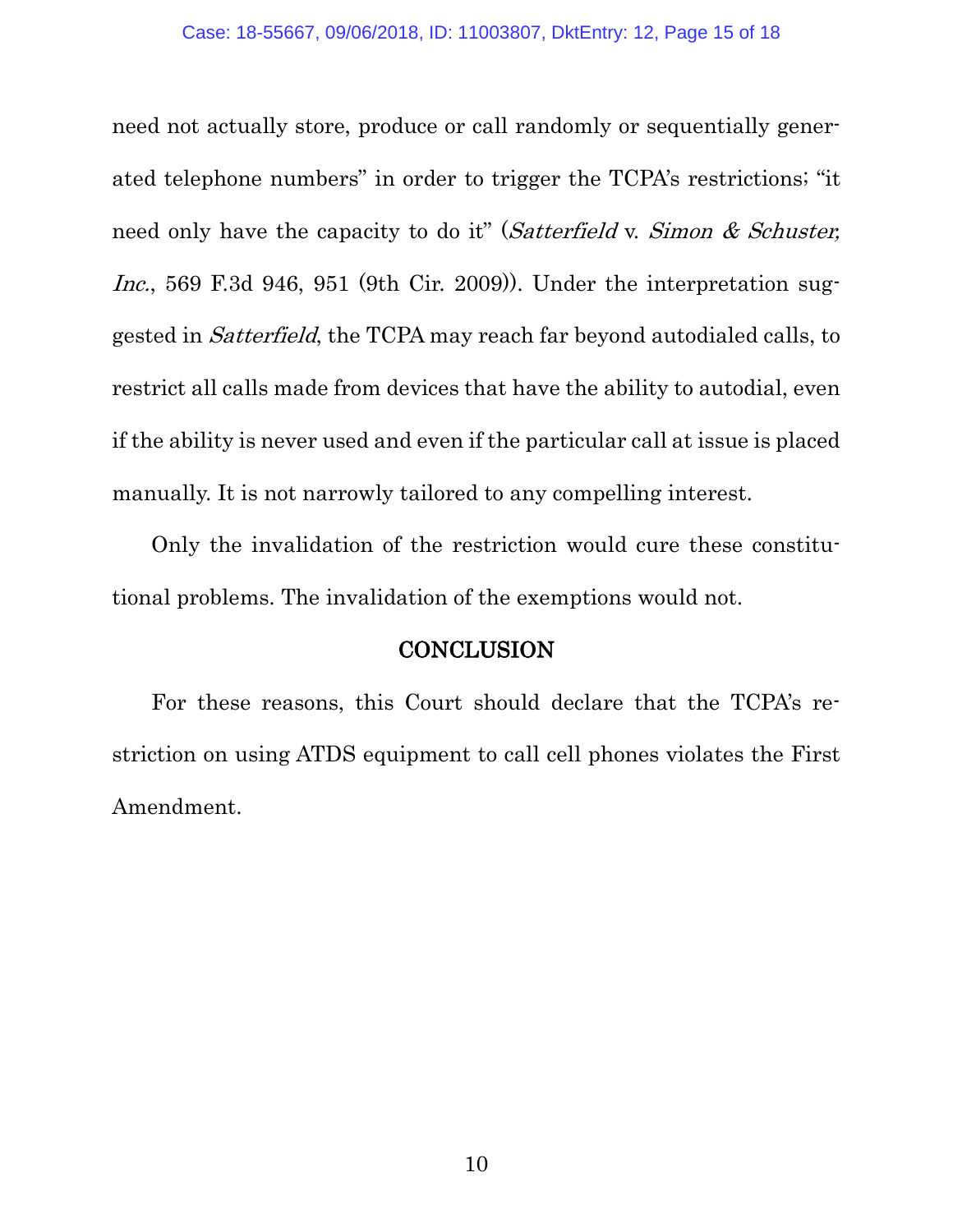Dated:September 6, 2018

Respectfully submitted,

Steven P. Lehotsky U.S. CHAMBER LITIGATION CENTER 1615 H Street, NW Washington, DC 20062 Tel: (202) 463-5337 slehotsky@uschamber.com

/s/ Shay Dvoretzky

Shay Dvoretzky Counsel of Record Vivek Suri JONES DAY 51 Louisiana Avenue, NW Washington, DC 20001 Tel: (202) 879-3939 Fax: (202) 626-1700 sdvoretzky@jonesday.com

Counsel for Amicus Curiae Chamber of Commerce of the United States of America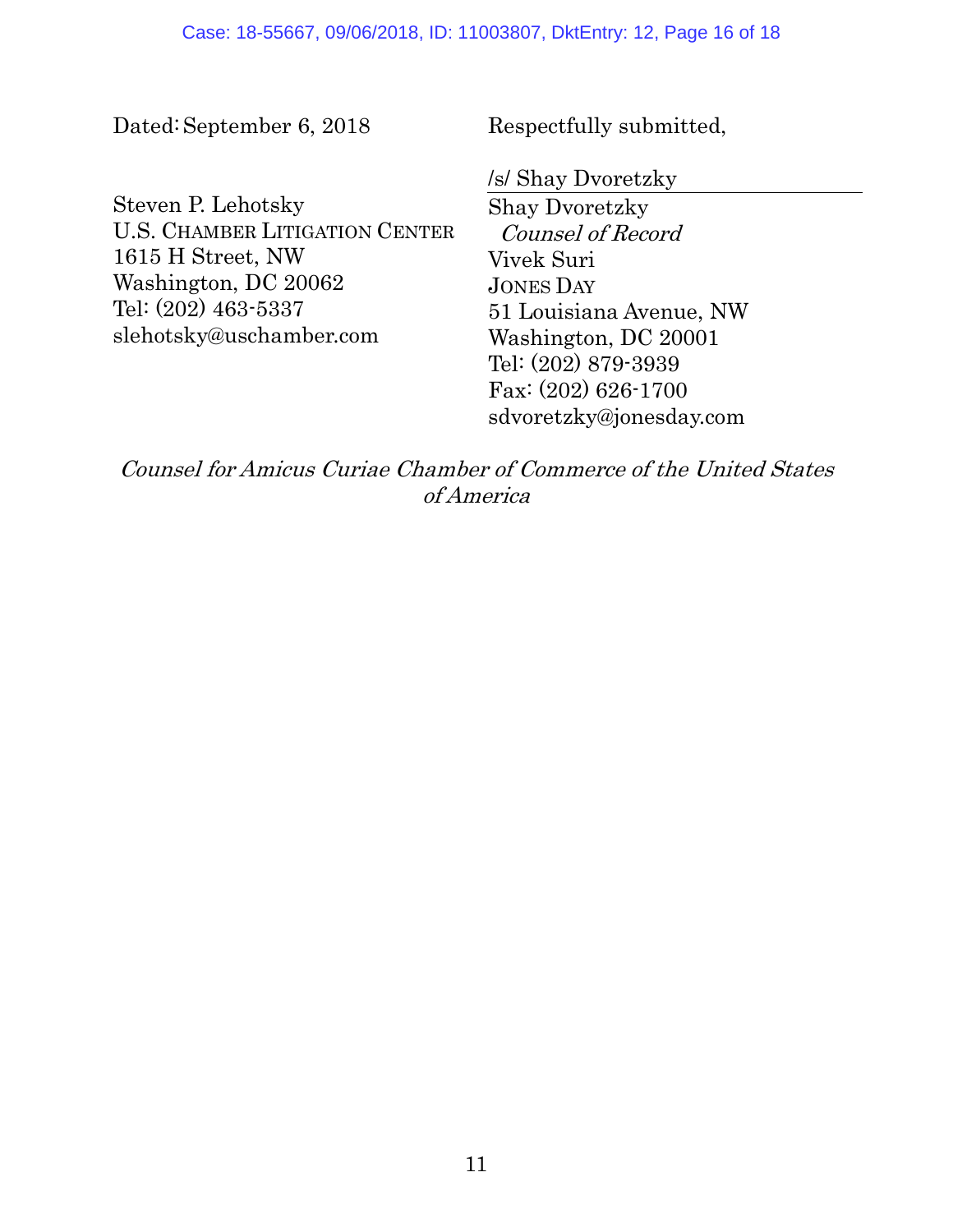#### CERTIFICATE OF COMPLIANCE

This brief complies with the length limits permitted by Ninth Circuit Rule 28.1-1. The brief is 1895 words long, excluding the portions exempted by Federal Rule of Appellate Procedure 32(f).

This brief complies with the typeface and type-style requirements of Federal Rule of Appellate Procedure 32(a). The brief has been prepared in a proportionally spaced typeface using Microsoft Word 2016.

Dated: September 6, 2018 /s/ Shay Dvoretzky

Shay Dvoretzky Counsel for Amicus Curiae